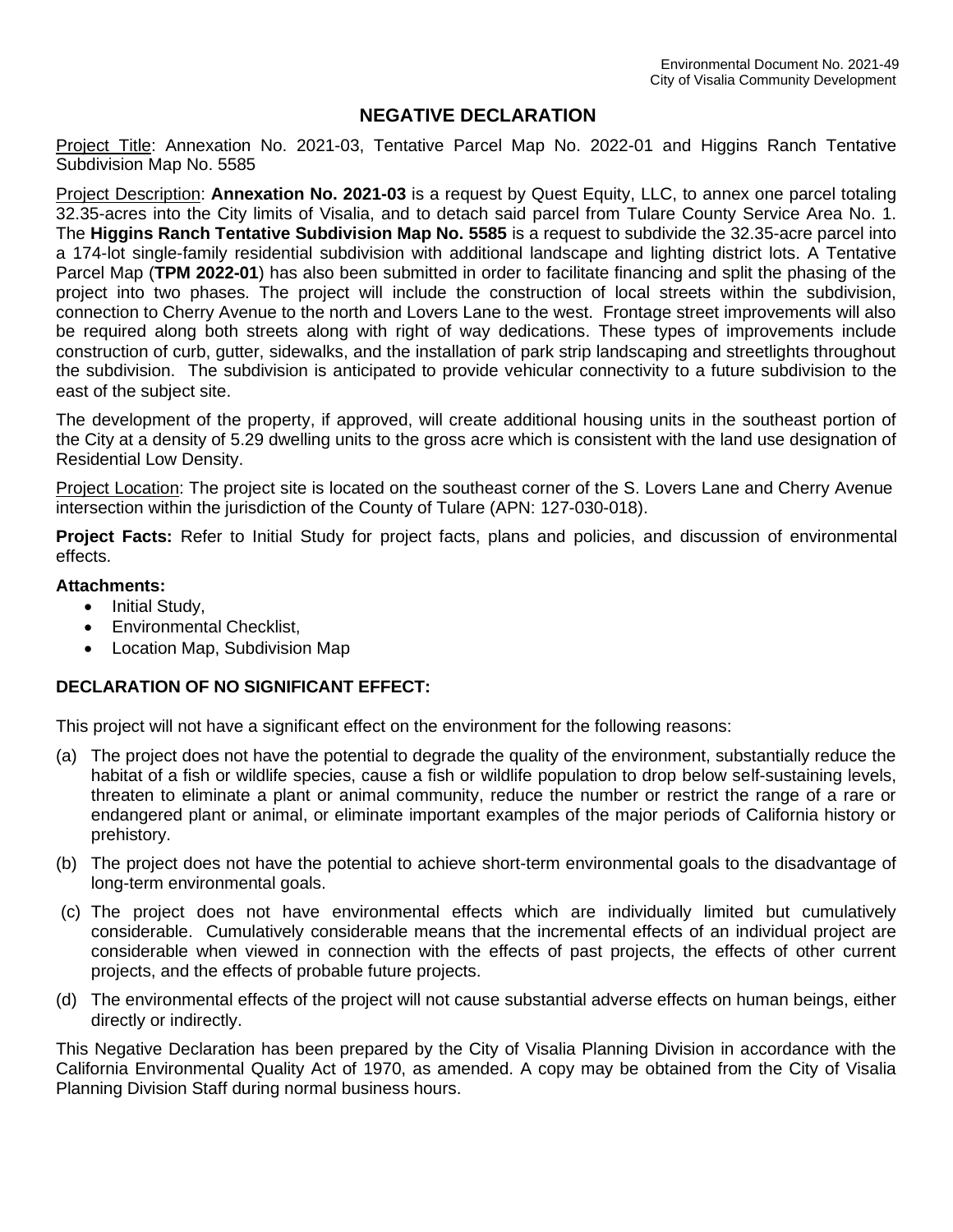APPROVED Brandon Smith, AICP Environmental Coordinator

By: *Brandon Smith* 

Date Approved: <u>Queen April 12, 2022</u>

Review Period: 20 days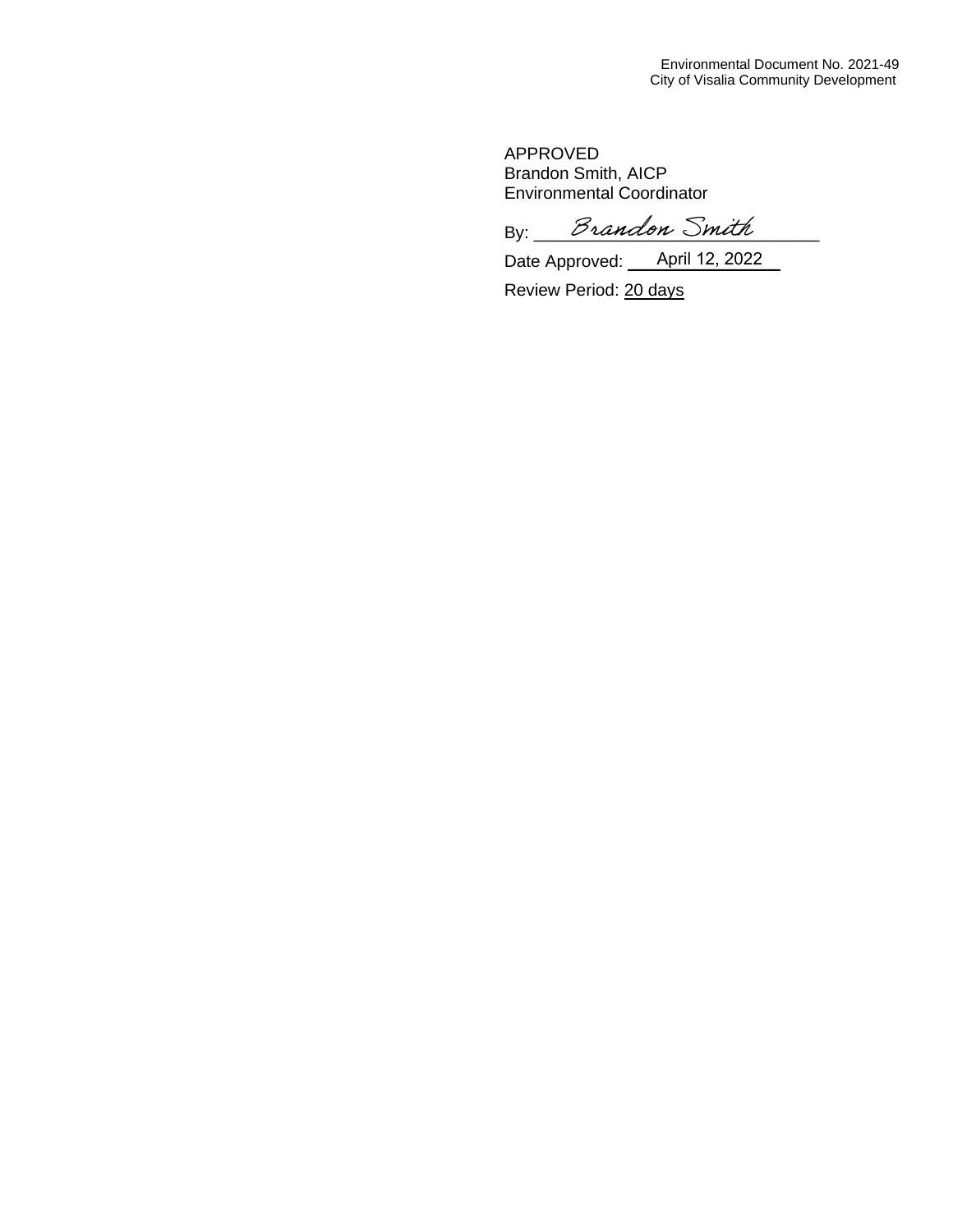# **INITIAL STUDY**

# **I. GENERAL**

# **A. Project Name and Description:**

**Annexation No. 2021-03** is a request by Quest Equity, LLC, to annex one parcel totaling 32.35-acres into the City limits of Visalia, and to detach said parcel from Tulare County Service Area No. 1.

**Higgins Ranch Tentative Subdivision Map No. 5585** is a request to subdivide the 32.35-acre parcel into a 174-lot single-family residential subdivision with additional landscape and lighting district lots. A Tentative Parcel Map (**TPM 2022-01**) has also been submitted in order to facilitate financing and split the phasing of the project into two phases. The project will include the construction of local streets within the subdivision, connection to Cherry Avenue to the north and Lovers Lane to the west. Frontage street improvements will also be required along both streets. These types of improvements include construction of curb, gutter, sidewalks, and the installation of park strip landscaping and streetlights throughout the subdivision. The subdivision is anticipated to provide vehicular connectivity to a future subdivision to the east of the subject site.

The development of the property, if approved, will create additional housing units in the southeast portion of the City at a density of 5.29 dwelling units to the gross acre which is consistent with the land use designation of Residential Low Density.

Project Location: The project site is located on the southeast corner of the S. Lovers Lane and Cherry Avenue intersection within the jurisdiction of the County of Tulare (APN: 127-030-018).

# **B. Identification of the Environmental Setting:**

The 32.35-acre project site is part of the County and is surrounded by a residential subdivision to the north, undeveloped lots to the south and east and a church to the west. The subject property is currently undeveloped with no structures onsite and has a canal along the east and a portion of the south that is operated and maintained by the Tulare Irrigation District. The site is abutting Union Pacific railroad tracks along the south of the site. In addition, the area to the east is largely fallow, with a mix of row crops to the south.

The development of the site with the 174-lot single-family residential subdivision will extend local streets, infrastructure improvements, utilities, right-of-way improvements and a residential lot pattern consistent with existing residential development found to the north of the surrounding area. The project will include the construction of local streets within the subdivision, connection to Cherry Avenue to the north and Lovers Lane to the west. Street frontage improvements along both Cherry Avenue and Lovers Lane will be included as well. These types of improvements include construction of curb, gutter, sidewalks, and the installation of park strip landscaping and streetlights throughout the subdivision. The project site is bounded by East Cherry Avenue to the north and South Lovers Lane to the west. Cherry Avenue is designated as a local roadway, and Lovers Lane is designated as a minor arterial.

The area surrounding the subject property is predominately developed with single-family homes to the north and west while the south and east remains undeveloped.

|        | <b>General Plan</b>                               | <b>Zoning</b>                                                            | <b>Existing uses</b>                  |
|--------|---------------------------------------------------|--------------------------------------------------------------------------|---------------------------------------|
| North: | <b>Residential Low</b><br>Density                 | R-1-5 (Single-family<br>residential, 5,000<br>sq. ft. min. site<br>area) | Single Family Residential Subdivision |
| South: | <b>Residential Low</b><br>Density,<br>Residential | AE-20 (Agricultural<br>Exclusive 20-acre)<br>County Zoning               | Undeveloped and Agricultural Use      |

The surrounding uses, Zoning, and General Plan are as follows: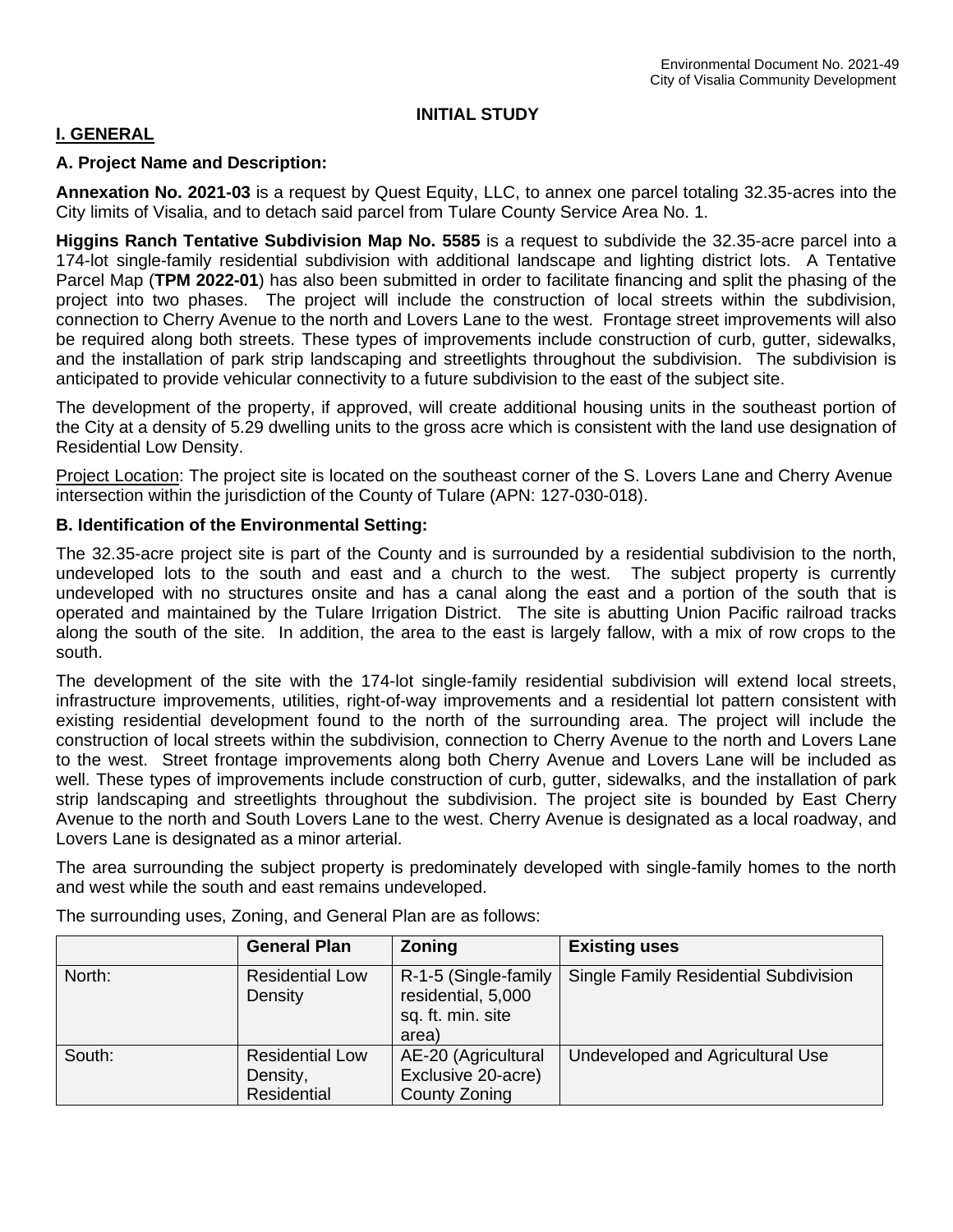|       | <b>Medium Density</b>             |                                                                          |                                                             |
|-------|-----------------------------------|--------------------------------------------------------------------------|-------------------------------------------------------------|
| East: | <b>Residential Low</b><br>Density | AE-20 (Agricultural<br>Exclusive 20-acre)<br>County Zoning               | Undeveloped and Agricultural Use                            |
| West: | <b>Residential Low</b><br>Density | R-1-5 (Single-family<br>residential, 5,000<br>sq. ft. min. site<br>area) | Lovers Lane, Church property & Single<br>family Residential |

Fire and police protection services, street maintenance of public streets, refuse collection, and wastewater treatment will be provided by the City of Visalia upon annexation and development of the area.

# **C. Plans and Policies:**

The General Plan Land Use Diagram designates the site as Residential Low Density. The annexation will facilitate the development of the site with single-family residential units consistent with the residential development pattern in the surrounding area.

# **II. ENVIRONMENTAL IMPACTS**

No significant adverse environmental impacts have been identified for this project that cannot be mitigated to a *less than significant impact*. The City of Visalia General Plan and Zoning Ordinance contains policies and regulations that are designed to mitigate impacts to a level of non-significance.

# **III. MITIGATION MEASURES**

There are no mitigation measures for this project.

# **IV. MITIGATION MONITORING PROGRAM**

No mitigation is required for this project to reduce significance.

# **V. PROJECT COMPATIBILITY WITH EXISTING ZONES AND PLANS**

The project is compatible with the General Plan, Zoning and Subdivision Ordinances as the project relates to surrounding properties.

# **VI. SUPPORTING DOCUMENTATION**

The following documents are hereby incorporated into this Negative Declaration and Initial Study by reference:

- Visalia General Plan Update. Dyett & Bhatia, October 2014.
- Visalia City Council Resolution No. 2014-38 (Certifying the Visalia General Plan Update) passed and adopted October 14, 2014.
- Visalia General Plan Update Final Environmental Impact Report (SCH No. 2010041078). Dyett & Bhatia, June 2014.
- Visalia General Plan Update Draft Environmental Impact Report (SCH No. 2010041078). Dyett & Bhatia, March 2014.
- Visalia City Council Resolution No. 2014-37 (Certifying the EIR for the Visalia General Plan Update) passed and adopted October 14, 2014.
- Visalia Municipal Code, including Title 17 (Zoning Ordinance).
- California Environmental Quality Act Guidelines.
- City of Visalia, California, Climate Action Plan, Draft Final. Strategic Energy Innovations, December 2013.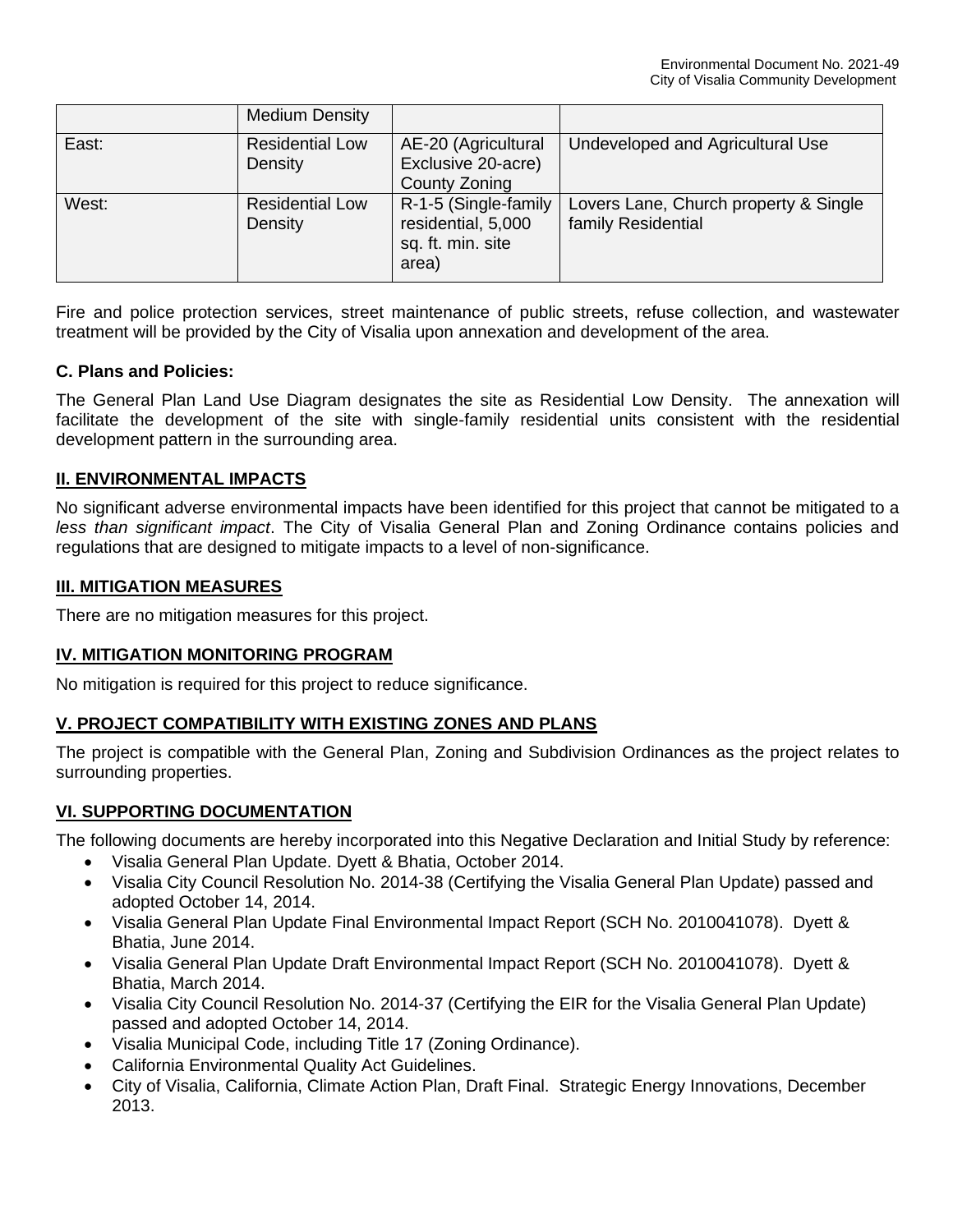- Visalia City Council Resolution No. 2014-36 (Certifying the Visalia Climate Action Plan) passed and adopted October 14, 2014.
- City of Visalia Storm Water Master Plan. Boyle Engineering Corporation, September 1994.
- City of Visalia Sewer System Master Plan. City of Visalia, 1994.
- City of Visalia Zoning Ordinance Update. City of Visalia, March 2017.
- 2015 Urban Water Management Plan, Visalia District. California Water Service Company, June 2016.

# **VI. NAME OF PERSON WHO PREPARED INITIAL STUDY**

Brandon Smith

Rafael Garcia **Brandon Smith, AICP** Senior Planner Environmental Coordinator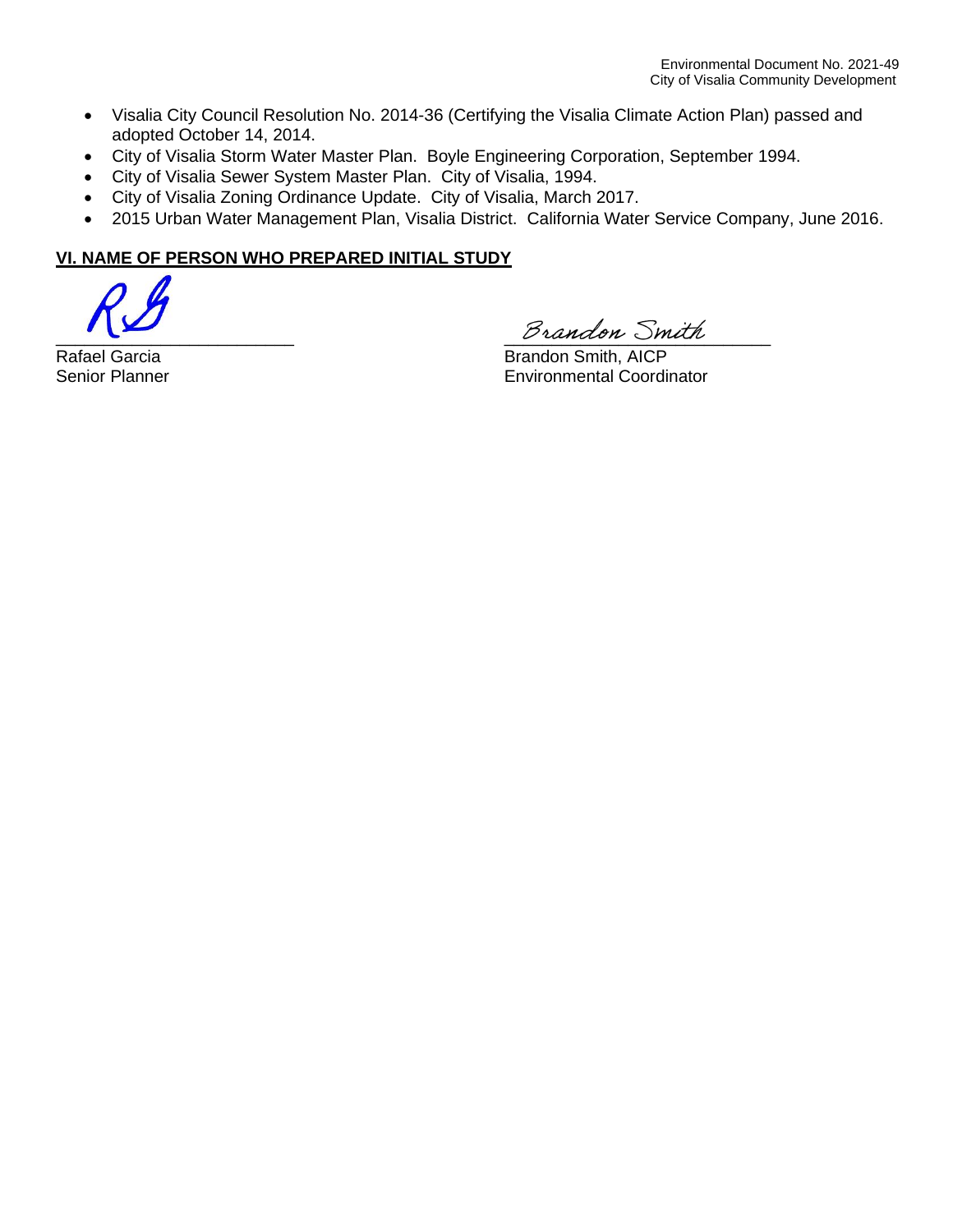## **INITIAL STUDY ENVIRONMENTAL CHECKLIST**

| Annexation No. 2021-03, Higgins Ranch Tentative Subdivision Map No. 5585 and Tentative Parcel Map No. 2022-01 |                   |                    |  |
|---------------------------------------------------------------------------------------------------------------|-------------------|--------------------|--|
| Quest Equity/Greg Nunley                                                                                      | NAME OF AGENT:    | Darlene Mata       |  |
| 1878 N. Mooney Blvd.                                                                                          | Address of Agent: | 6145 W. Cherry Ct. |  |
| <b>Tulare, CA 93274</b>                                                                                       |                   | Visalia, CA 93277  |  |
| (559) 799-6993                                                                                                | Telephone Number: | (559) 799-2942     |  |
| January 12, 2022                                                                                              | Lead Agency:      | City of Visalia    |  |
|                                                                                                               |                   |                    |  |

The following checklist is used to determine if the proposed project could potentially have a significant effect on the environment. Explanations and information regarding each question follow the checklist.

 $1 = No$  Impact  $2 = Less$  Than Significant Impact

3 = Less Than Significant Impact with Mitigation Incorporated 4 = Potentially Significant Impact

### **AESTHETICS**

Except as provided in Public Resources Code Section 21099, would the project:

- 2 a) Have a substantial adverse effect on a scenic vista?
- 1 b) Substantially damage scenic resources, including, but not limited to, trees, rock outcroppings, and historic buildings within a state scenic highway?
- 2 c) Substantially degrade the existing visual character or quality of public views of the site and its surroundings? (Public views are those that are experienced from publicly accessible vantage point). If the project is in an urbanized area, would the project conflict with applicable zoning and other regulations governing scenic quality?
- 2 d) Create a new source of substantial light or glare that would adversely affect day or nighttime views in the area?

### II. AGRICULTURAL RESOURCES

In determining whether impacts to agricultural resources are significant environmental effects, lead agencies may refer to the California Agricultural Land Evaluation and Site Assessment Model (1997) prepared by the California Dept. of Conservation as an optional model to use in assessing impacts on agriculture and farmland. In determining whether impacts to forest resources, including timberland, are significant environmental effects, lead agencies may refer to information compiled by the California Department of Forestry and Fire Protection regarding the state's inventory of forest land, including the Forest and Range Assessment Project and the Forest Legacy Assessment project; and forest carbon measurement methodology provided in Forest Protocols adopted by the California Air Resources Board. Would the project:

- 2 a) Convert Prime Farmland, Unique Farmland, or Farmland of Statewide Importance, as shown on the maps prepared pursuant to the Farmland Mapping and Monitoring Program of the California Resources Agency to non-agricultural use?
- 2 b) Conflict with existing zoning for agricultural use, or a Williamson Act contract?
- 1 c) Conflict with existing zoning for, or cause rezoning of, forest land (as defined in Public Resources Code section 12220(g)), timberland (as defined by Public Resources Code section 4526), or timberland zoned Timberland Production (as defined by Government Code section 51104(g))?
- 1 d) Result in the loss of forest land or conversion of forest land to non-forest use?

2 e) Involve other changes in the existing environment which, due to their location or nature, could result in conversion of Farmland to nonagricultural use?

#### III. AIR QUALITY

Where available, the significance criteria established by the applicable air quality management or air pollution control district may be relied upon to make the following determinations. Would the project:

- 2 a) Conflict with or obstruct implementation of the applicable air quality plan?
- 2 b) Result in a cumulatively considerable net increase of any criteria pollutant for which the project region is nonattainment under applicable federal or state ambient air quality standard?
- 2 c) Expose sensitive receptors to substantial pollutant concentrations?
- 2 d) Result in other emissions, such as those leading to odors adversely affecting a substantial number of people?

### IV. BIOLOGICAL RESOURCES

Would the project:

- 2 a) Have a substantial adverse effect, either directly or through habitat modifications, on any species identified as a candidate, sensitive, or special status species in local or regional plans, policies, or regulations, or by the California Department of Fish and Game or U.S. Fish and Wildlife Service?
- 2 b) Have a substantial adverse effect on any riparian habitat or other sensitive natural community identified in local or regional plans, policies, regulations, or by the California Department of Fish and Game or U.S. Fish and Wildlife Service?
- 2 c) Have a substantial adverse effect on federally protected wetlands (including but not limited to, marsh, vernal pool, coastal, etc.) through direct removal, filling, hydrological interruption, or other means?
- 2 d) Interfere substantially with the movement of any native resident or migratory fish or wildlife species or with established native resident or migratory wildlife corridors, or impede the use of native wildlife nursery sites?
- 1 e) Conflict with any local policies or ordinances protecting biological resources, such as a tree preservation policy or ordinance?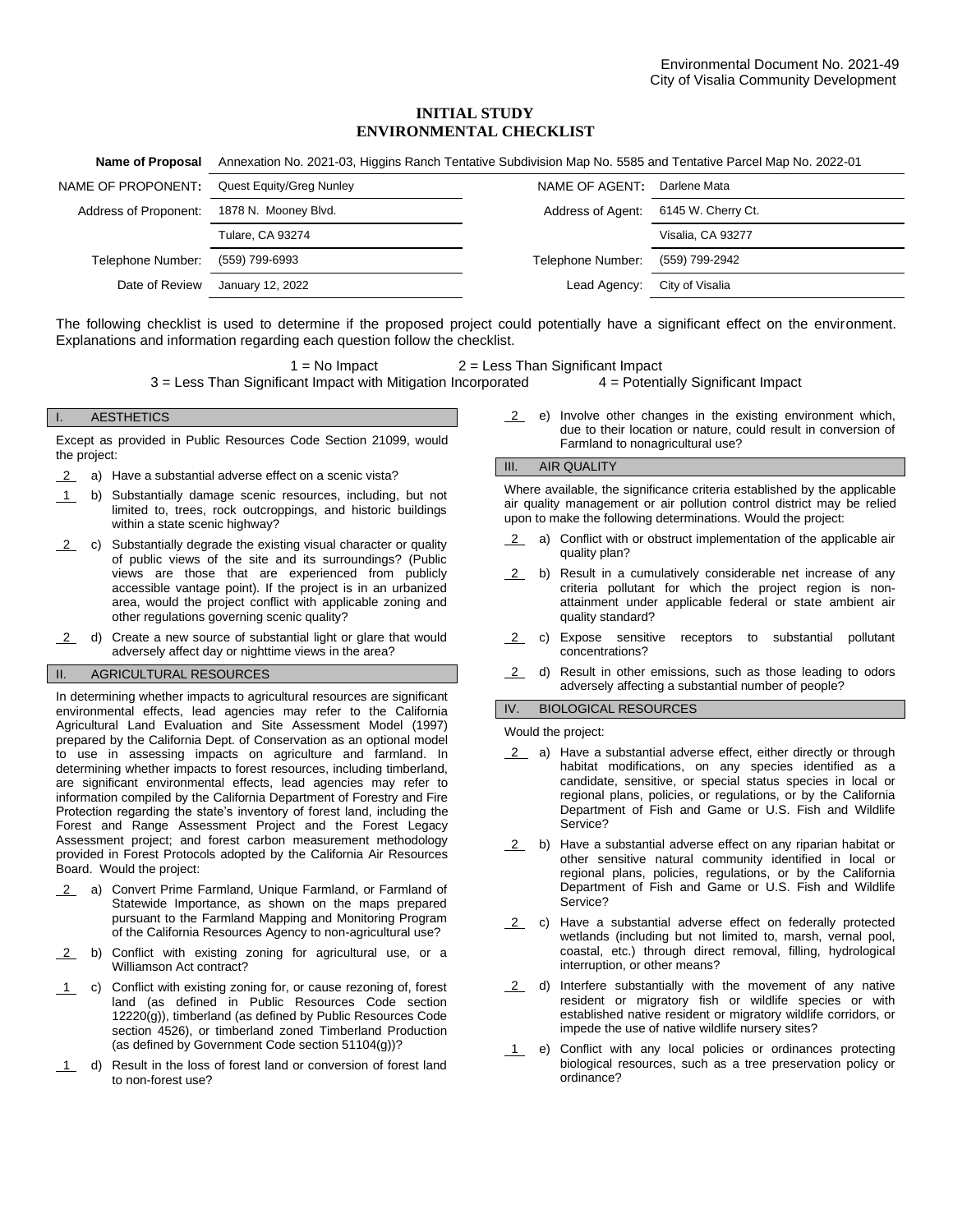2 f) Conflict with the provisions of an adopted Habitat Conservation Plan, Natural Community Conservation Plan, or other approved local, regional, or state habitat conservation plan?

## V. CULTURAL RESOURCES

Would the project:

- 2 a) Cause a substantial adverse change in the significance of a historical resource pursuant to Public Resources Code Section 15064.5?
- 2 b) Cause a substantial adverse change in the significance of an archaeological resource pursuant to Public Resources Code Section 15064.5?
- 2 c) Disturb any human remains, including those interred outside of formal cemeteries?

#### VI. ENERGY

Would the project:

- 2 a) Result in potentially significant environmental impact due to wasteful, inefficient, or unnecessary consumption of energy resources, during project construction or operation?
- 2 b) Conflict with or obstruct a state or local plan for renewable energy or energy efficiency?

### VII. GEOLOGY AND SOILS

Would the project:

- a) Directly or indirectly cause potential substantial adverse effects, including the risk of loss, injury, or death involving:
- 1 i) Rupture of a known earthquake fault, as delineated on the most recent Alquist-Priolo Earthquake Fault Zoning Map issued by the State Geologist for the area or based on other substantial evidence of a known fault? Refer to Division of Mines and Geology Special Publication 42.
- 1 ii) Strong seismic ground shaking?
- 1 iii) Seismic-related ground failure, including liquefaction?
- 1 iv) Landslides?
- 1 b) Result in substantial soil erosion or loss of topsoil?
- 1 c) Be located on a geologic unit or soil that is unstable, or that would become unstable as a result of the project, and potentially result in on- or off-site landslide, lateral spreading, subsidence, liquefaction, or collapse?
- 1 d) Be located on expansive soil, as defined in Table 18-1-B of the Uniform Building Code (1994), creating substantial risks to life or property?
- 1 e) Have soils incapable of adequately supporting the use of septic tanks or alternative wastewater disposal systems where sewers are not available for the disposal of wastewater?
- 1 f) Directly or indirectly destroy a unique paleontological resource or site or unique geologic feature?

### VIII. GREENHOUSE GAS EMISSIONS

Would the project:

- 2 a) Generate greenhouse gas emissions, either directly or indirectly, that may have a significant impact on the environment?
- $2$  b) Conflict with an applicable plan, policy, or regulation adopted for the purpose of reducing the emissions of greenhouse gases?

#### IX. HAZARDS AND HAZARDOUS MATERIALS

#### Would the project:

- 1 a) Create a significant hazard to the public or the environment through the routine transport, use, or disposal of hazardous materials?
- 1 b) Create a significant hazard to the public or the environment through reasonably foreseeable upset and accident conditions involving the release of hazardous materials into the environment?
- 1 c) Emit hazardous emissions or handle hazardous or acutely hazardous materials, substances, or waste within onequarter mile of an existing or proposed school?
- 1 d) Be located on a site which is included on a list of hazardous materials sites compiled pursuant to Government Code section 65962.5 and, as a result, would it create a significant hazard to the public or the environment?
- 1 e) For a project located within an airport land use plan or, where such a plan has not been adopted, within two miles of a public airport or public use airport, would the project result in a safety hazard for people residing or working in the project area?
- 1 f) Impair implementation of or physically interfere with an adopted emergency response plan or emergency evacuation plan?
- 1 g) Expose people or structures, either directly or indirectly, to a significant risk of loss, injury or death involving wildland fires?

### X. HYDROLOGY AND WATER QUALITY

Would the project:

- 2 a) Violate any water quality standards of waste discharge requirements or otherwise substantially degrade surface or groundwater quality?
- 2 b) Substantially decrease groundwater supplies or interfere substantially with groundwater recharge such that the project may impede sustainable groundwater management of the basin?
- 2 c) Substantially alter the existing drainage pattern of the site or area, including through the alteration of the course of a stream or river or through the addition of impervious surfaces, in a manner which would:
- 2 i) result in substantial erosion or siltation on- or off-site;
- 2 ii) substantially increase the rate or amount of surface runoff in a manner which would result in flooding on- or offsite; or
- 2 iii) create or contribute runoff water which would exceed the capacity of existing or planned stormwater drainage systems or provide substantial additional sources of polluted runoff?
- 2 d) In flood hazard, tsunami, or seiche zones, risk release of pollutants due to project inundation?
- 2 e) Conflict with or obstruct implementation of a water quality control plan or sustainable groundwater management plan?

### XI. LAND USE AND PLANNING

Would the project:

- 1 a) Physically divide an established community?
- 1 b) Cause a significant environmental impact due to a conflict with any land use plan, policy, or regulation adopted for the purpose of avoiding or mitigating an environmental effect?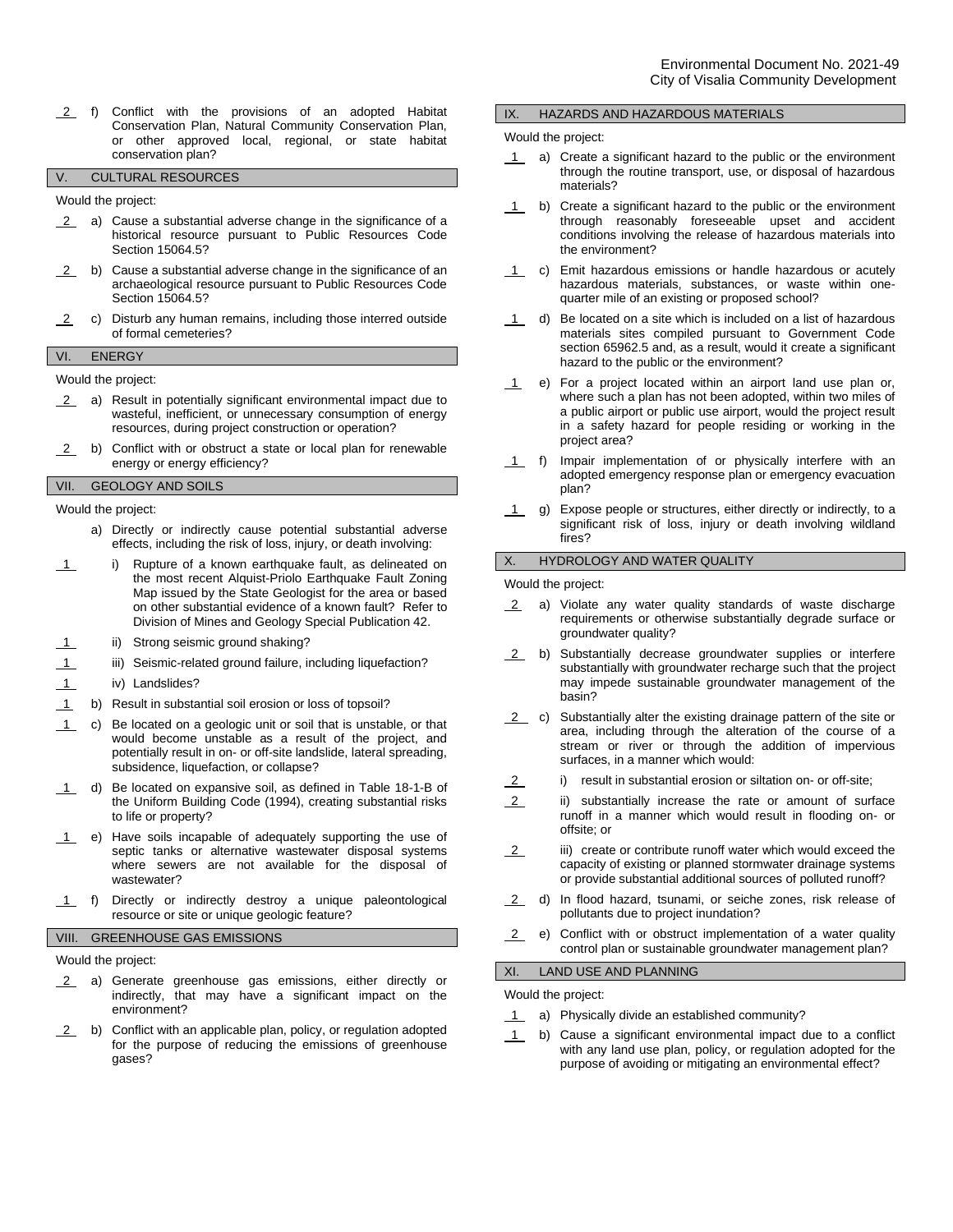### XII. MINERAL RESOURCES

Would the project:

- 1 a) Result in the loss of availability of a known mineral resource that would be of value to the region and the residents of the state?
- 1 b) Result in the loss of availability of a locally-important mineral resource recovery site delineated on a local general plan, specific plan or other land use plan?

### XIII. NOISE

#### Would the project result in:

- 2 a) Generation of a substantial temporary or permanent increase in ambient noise levels in the vicinity of the project in excess of standards established in the local general plan or noise ordinance, or applicable standards of other agencies?
- 1 b) Generation of excessive groundborne vibration or groundborne noise levels?
- 1 c) For a project located within the vicinity of a private airstrip or an airport land use plan or, where such a plan has not been adopted, within two miles of a public airport or public use airport, would the project expose people residing or working in the project area to excessive noise levels?

# XIV. POPULATION AND HOUSING

Would the project:

- 1 a) Induce substantial unplanned population growth in an area, either directly (for example, by proposing new homes and businesses) or indirectly (for example, through extension of roads or other infrastructure)?
- 1 b) Displace substantial numbers of existing people or housing, necessitating the construction of replacement housing elsewhere?

## XV. PUBLIC SERVICES

Would the project:

- 1 a) Would the project result in substantial adverse physical impacts associated with the provision of new or physically altered governmental facilities, need for new or physically altered governmental facilities, the construction of which could cause significant environmental impacts, in order to maintain acceptable service ratios, response times or other performance objectives for any of the public services:
- i) Fire protection?
- ii) Police protection?
- 1 iii) Schools?
- 1 iv) Parks?
- 1 v) Other public facilities?

### XVI. RECREATION

Would the project:

- 1 a) Would the project increase the use of existing neighborhood and regional parks or other recreational facilities such that substantial physical deterioration of the facility would occur or be accelerated?
- 1 b) Does the project include recreational facilities or require the construction or expansion of recreational facilities which might have an adverse physical effect on the environment?

### XVII. TRANSPORTATION / TRAFFIC

#### Would the project:

- 1 a) Conflict with a program, plan, ordinance or policy addressing the circulation system, including transit, roadway, bicycle and pedestrian facilities?
- 2 b) Conflict with an applicable congestion management program, including, but not limited to level of service standards and travel demand measures, or other standards established by the county congestion management agency for designated roads or highways?
- 1 c) Substantially increase hazards due to a geometric design feature (e.g., sharp curves or dangerous intersections) or incompatible uses (e.g., farm equipment)?
- 1 d) Result in inadequate emergency access?

### XVIII. TRIBAL CULTURAL RESOURCES

Would the project cause a substantial adverse change in the significance of a tribal cultural resource, defined in Public Resources Code section 21074 as either a site, feature, place, cultural landscape that is geographically defined in terms of the size and scope of the landscape, sacred place, or object with cultural value to a California Native American tribe, and that is:

- 1 a) Listed or eligible for listing in the California Register of Historical Resources, or in a local register of historical resources as defined in Public Resources Code section 5020.1(k), or
- 1 b) A resource determined by the lead agency, in its discretion and supported by substantial evidence, to be significant pursuant to criteria set forth in subdivision (c) of Public Resources Code Section 5024.1. In applying the criteria set forth in subdivision (c) of Public Resources Code Section 5024.1, the lead agency shall consider the significance of the resource to a California Native American tribe.

### XIX. UTILITIES AND SERVICE SYSTEMS

Would the project:

- 2 a) Require or result in the relocation or construction of new or expanded water, wastewater treatment or stormwater drainage, electric power, natural gas, or telecommunications facilities, the construction or relocation of which could cause significant environmental effects?
- 2 b) Have sufficient water supplies available to service the project and reasonable foreseeable future development during normal, dry, and multiple dry years?
- 1 c) Result in a determination by the wastewater treatment provider which serves or may serve the project that it has adequate capacity to serve the project's projected demand in addition to the provider's existing commitments?
- 1 d) Generate solid waste in excess of State or local standards, or in excess of the capacity of local infrastructure, or otherwise impair the attainment of solid waste reduction goals?
- 1 e) Comply with federal, state, and local management and reduction statutes and regulations related to solid waste?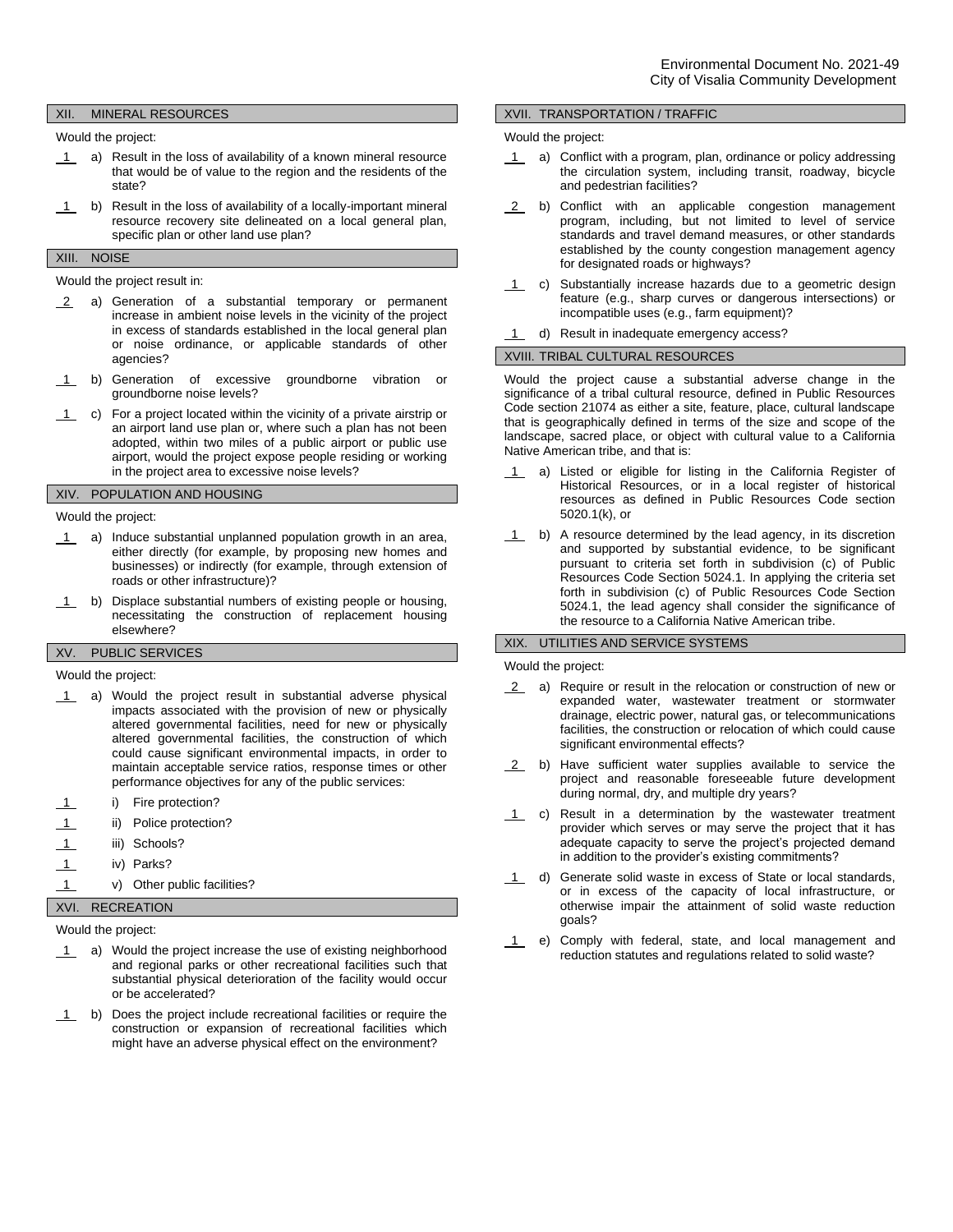#### XX. WILDFIRE

If located in or near state responsibility areas or lands classified as very high fire hazard severity zones, would the project:

- 1 a) Substantially impair an adopted emergency response plan or emergency evacuation plan?
- 1 b) Due to slope, prevailing winds, and other factors, exacerbate wildfire risks, and thereby expose project occupants to, pollutant concentrations from a wildfire or the uncontrolled spread of a wildfire?
- 1 c) Require the installation or maintenance of associated infrastructure (such as roads, fuel breaks, emergency water sources, power lines or other utilities) that may exacerbate fire risk or that may result in temporary or ongoing impacts to the environment?
- 1 d) Expose people or structures to significant risks, including downslope or downstream flooding or landslides, as a result of runoff, post-fire slope instability, or drainage changes?

### XXI. MANDATORY FINDINGS OF SIGNIFICANCE

Would the project:

- 2 a) Does the project have the potential to substantially degrade the quality of the environment, substantially reduce the habitat of a fish or wildlife species, cause a fish or wildlife population to drop below self-sustaining levels, threaten to eliminate a plant or animal community, substantially reduce the number or restrict the range of a rare or endangered plant or animal or eliminate important examples of the major periods of California history or prehistory?
- 2 b) Does the project have impacts that are individually limited, but cumulatively considerable? ("Cumulatively considerable" means that the incremental effects of a project are considerable when viewed in connection with the effects of past projects, the effects of other current projects, and the effects of probable future projects)?
- 2 c) Does the project have environmental effects which will cause substantial adverse effects on human beings, either directly or indirectly?
- Note: Authority cited: Sections 21083 and 21083.05, Public Resources Code. Reference: Section 65088.4, Gov. Code; Sections 21080(c), 21080.1, 21080.3, 21083, 21083.05, 21083.3, 21093, 21094, 21095, and 21151, Public Resources Code; *Sundstrom v. County of Mendocino,*(1988) 202 Cal.App.3d 296; *Leonoff v. Monterey Board of Supervisors,* (1990) 222 Cal.App.3d 1337; *Eureka Citizens for Responsible Govt. v. City of Eureka* (2007) 147 Cal.App.4th 357; *Protect the Historic Amador Waterways v. Amador Water Agency* (2004) 116 Cal.App.4th at 1109; *San Franciscans Upholding the Downtown Plan v. City and County of San Francisco* (2002) 102 Cal.App.4th 656.

*Revised 2019*

*Authority: Public Resources Code sections 21083 and 21083.09*

*Reference: Public Resources Code sections 21073, 21074, 21080.3.1, 21080.3.2, 21082.3/ 21084.2 and 21084.3*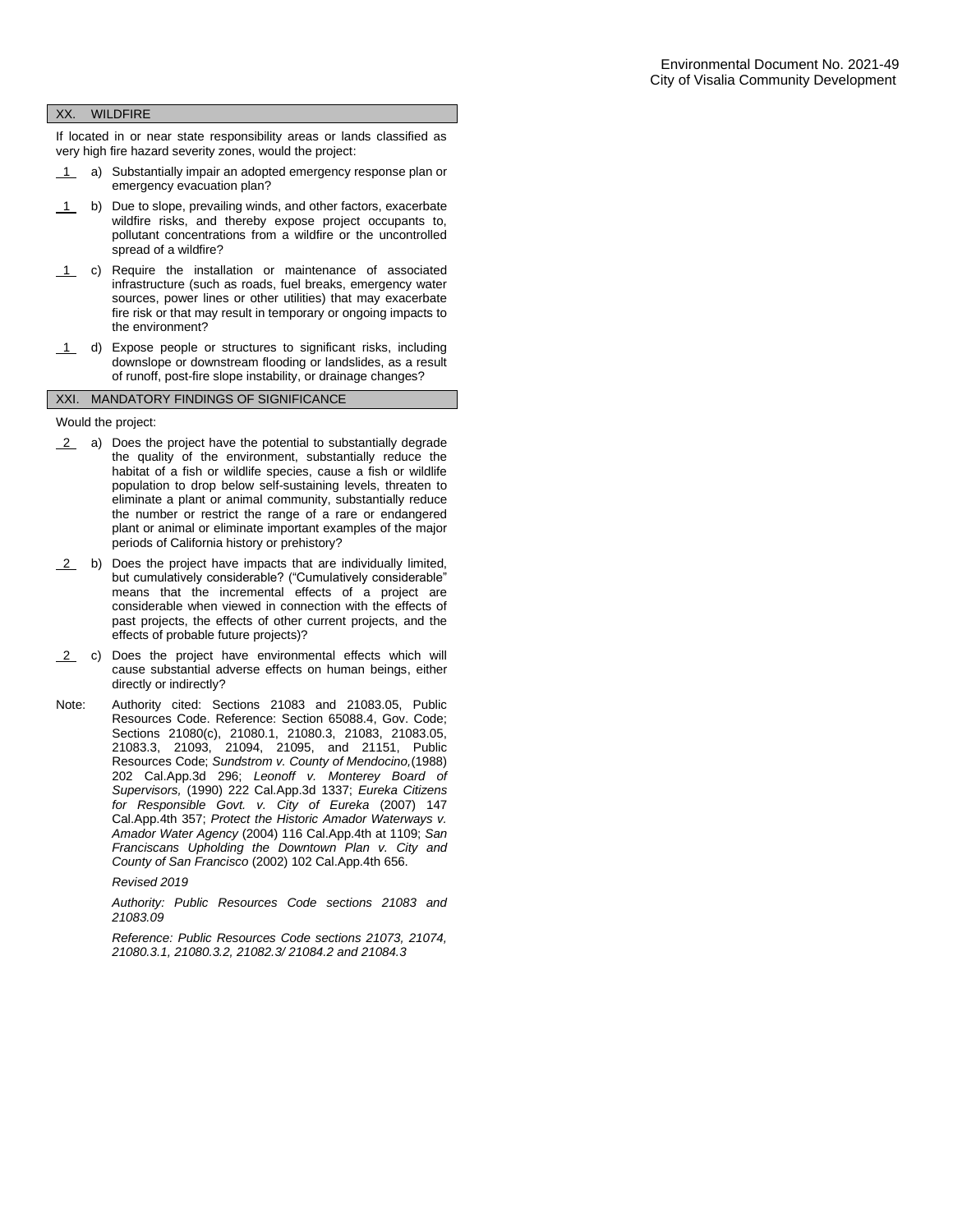## **DISCUSSION OF ENVIRONMENTAL EVALUATION**

## **I. AESTHETICS**

a. This project will not adversely affect the view of any scenic vistas. The Sierra Nevada mountain range may be considered a scenic vista, but views of the range will not be adversely impacted or significantly by the project.

The proposed project is new residential subdivision which will meet City standards for setbacks, landscaping and height restrictions. The development of the project site with residences will be consistent with the RLD (Residential Low Density) Land Use Designation and R-1- 5 zoning district.

The Visalia General Plan contains multiple polices that together work to reduce the potential for impacts to the development of land as designated by the General Plan. With implementation of these policies and the existing City standards, impacts to land use development consistent with the General Plan will be less than significant.

- b. There are no scenic resources on the site and no state scenic highway designations within the project vicinity.
- c. The proposed project includes a residential subdivision that will be aesthetically consistent with surrounding development and with General Plan policies. Furthermore, the City has development standards related to landscaping and other amenities that will ensure that the visual character of the area is enhanced and not degraded. Thus, the project would not substantially degrade the existing visual character of the site and its surroundings.
- d. The project will create new sources of light that are typical of residential development. The City has development standards that require that light be directed and/or shielded so it does not fall upon adjacent properties.

## **II. AGRICULTURAL RESOURCES**

a. The project is located on property that is identified as Prime Farmland on maps prepared by the California Natural Resources Agency, Department of Conservation, and will involve the conversion of the property to nonagricultural use.

The Visalia General Plan Update Environmental Impact Report (EIR) has already considered the environmental impacts of the conversion of properties within the Planning Area, which includes the subject property, into nonagriculture uses. Overall, the General Plan results in the conversion of over 14,000 acres of Important Farmland to urban uses, which is considered significant and unavoidable. Aside from preventing development altogether the conversion of Important Farmland to urban uses cannot be directly mitigated. However, the General Plan contains multiple polices that together work to limit conversion only to the extent needed to accommodate long-term growth. The General Plan policies identified under Impact 3.5-1 of the EIR serve as the mitigation, which assists in reducing the severity of the impact to the extent possible while still achieving the General Plan's goals of accommodating a certain amount of growth to

occur within the Planning Area. These policies include the implementation of a three-tier growth boundary system that assists in protecting open space around the City fringe and maintaining compact development within the City limits.

Because there is still a significant impact to loss of agricultural resources after conversion of properties within the General Plan Planning Area to non-agricultural uses, a Statement of Overriding Considerations was previously adopted with the Visalia General Plan Update EIR.

The development of 32.35 acres for a proposed 174-lot single-family residential subdivision is within the Urban Development Tier 2 Boundary. Development of residential lands in Tier 2 may occur, subject to the site being annexed into the City of Visalia. The proposed project is consistent with Land Use Policy LU-P-21 of the General Plan. Policy LU-P-21 states; "Allow annexation and development of residential, commercial, regional retail, and industrial land to occur within the Urban Development Boundary (Tier II) … consistent with the City's Land Use Diagram..."

- b. The project site, if approved and annexed, will facilitate the development of the site with 174 residential lots which is consistent with the urban development pattern in the area. In addition, the proposed urban land use and zoning designations will not conflict with any existing Williamson Act contract.
- c. There is no forest land or timberland currently located on the site, nor does the site conflict with a zoning for forest land, timberland, or timberland zoned Timberland Production.
- d. There is no forest or timberland currently located on the site.
- e. The proposed 174-lot single-family residential subdivision will result in conversion of Prime Farmland to a nonagricultural use as the site is currently undeveloped with rows of walnut trees. However, the Visalia General Plan Environmental Impact Report (EIR) has already considered the environmental impacts of the conversion of properties within the Planning Area, which includes the subject property, into non-agriculture uses. The City's General Plan supports residential development within Tier 2, subject to the site being annexed into the City of Visalia. The proposed development is consistent with the surrounding area to the north and west. By supporting the annexation and subdivision of this site for Low Density Residential development, the site can be developed in a manner that facilitates housing units within the City's Tier 2 Urban Development Boundary. The proposed project is consistent with Land Use Policy LU-P-21 of the General Plan. Policy LU-P-21 states; "Allow annexation and development of residential, commercial, regional retail, and industrial land to occur within the Urban Development Boundary (Tier II) … consistent with the City's Land Use Diagram..."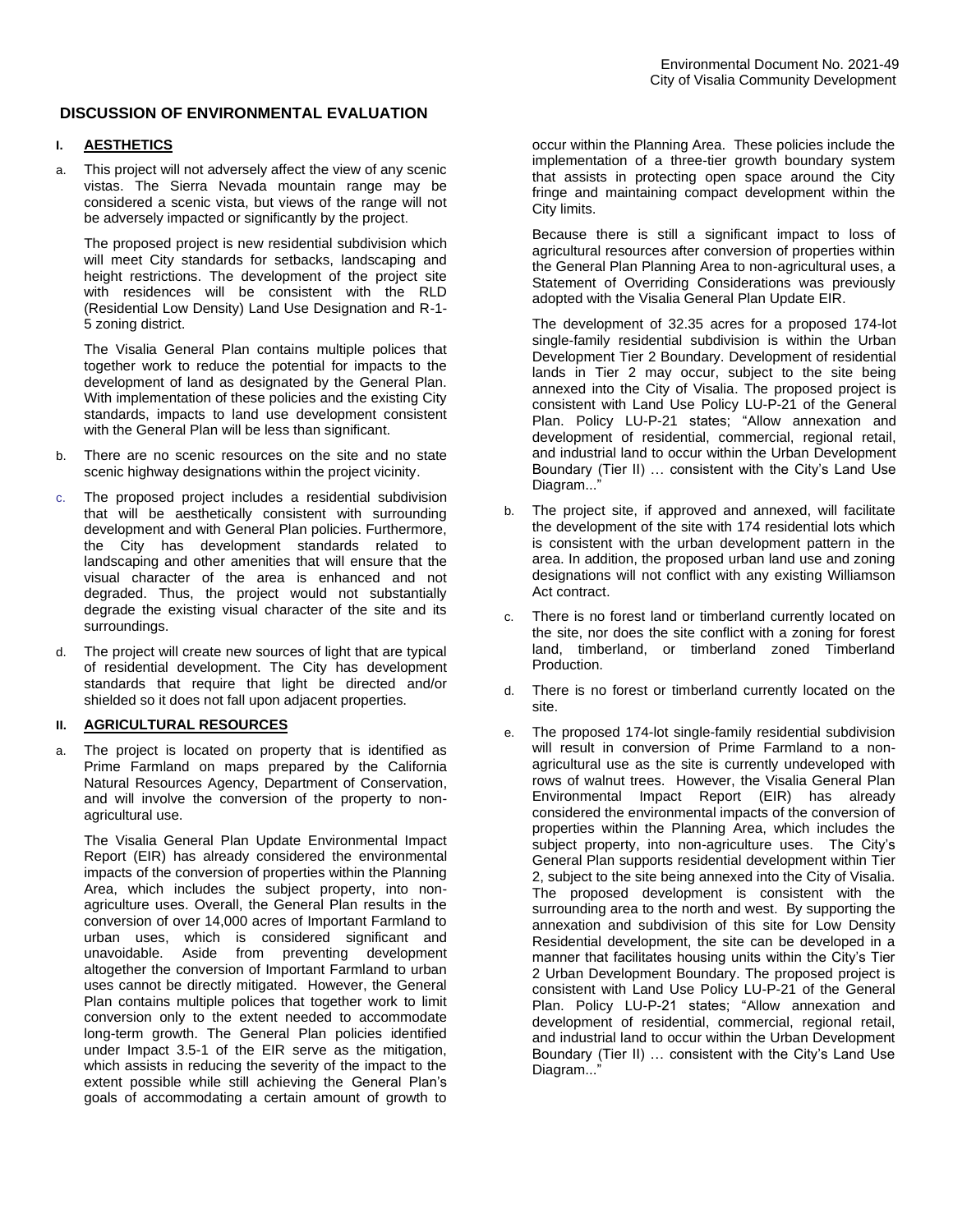# **III. AIR QUALITY**

- a. The project site is located in an area that is under the jurisdiction of the San Joaquin Valley Air Pollution Control District (SJVAPCD). The project in itself does not disrupt implementation of the San Joaquin Regional Air Quality Management Plan and will therefore be a less than significant impact.
- b. Tulare County is designated non-attainment for certain federal ozone and state ozone levels. The project will result in a net increase of criteria pollutants. Development under the General Plan will result in increases of construction and operation-related criteria pollutant impacts, which are considered significant and unavoidable. General Plan policies identified under Impacts 3.3-1, 3.3-2, and 3.3-3 serve as the mitigation that assists in reducing the severity of the impact to the extent possible while still achieving the General Plan's goals of accommodating a certain amount of growth to occur within the Planning Area.

The project is required to adhere to requirements administered by the SJVAPCD to reduce emissions to a level of compliance consistent with the District's grading regulations. Compliance with the SJVAPCD's rules and regulations will reduce potential impacts associated with air quality standard violations to a less than significant level.

In addition, development of the project will be subject to the SJVAPCD Indirect Source Review (Rule 9510) procedures that became effective on March 1, 2006. The Applicant will be required to obtain permits demonstrating compliance with Rule 9510, or payment of mitigation fees to the SJVAPCD.

c. Tulare County is designated non-attainment for certain federal ozone and state ozone levels. The project will result in a net increase of criteria pollutants. This site was evaluated in the Visalia General Plan Update EIR for conversion into urban development. Development under the General Plan will result in increases of construction and operation-related criteria pollutant impacts, which are considered significant and unavoidable. General Plan policies identified under Impacts 3.3-1, 3.3-2, and 3.3-3 serve as the mitigation which assists in reducing the severity of the impact to the extent possible while still achieving the General Plan's goals of accommodating a certain amount of growth to occur within the Planning Area.

> The project is required to adhere to requirements administered by the SJVAPCD to reduce emissions to a level of compliance consistent with the District's grading regulations. Compliance with the SJVAPCD's rules and regulations will reduce potential impacts associated with air quality standard violations to a less than significant level.

In addition, development of the project will be subject to the SJVAPCD Indirect Source Review (Rule 9510) procedures that became effective on March 1, 2006. The Applicant will be required to obtain permits demonstrating compliance with Rule 9510, or payment of mitigation fees to the SJVAPCD.

d. The proposed project will not involve the generation of objectionable odors that would affect a substantial number of people.

## **IV. BIOLOGICAL RESOURCES**

a. The site has no known species identified as a candidate, sensitive, or special status species in local or regional plans, policies, or regulations, or by the California Department of Fish and Game or U.S. Fish and Wildlife Service. The project would therefore not have a substantial adverse effect on a sensitive, candidate, or special species.

In addition, staff conducted an on-site visit to the site to observe biological conditions and did not observe any evidence or symptoms that would suggest the presence of a sensitive, candidate, or special species.

Citywide biological resources were evaluated in the Visalia General Plan Update Environmental Impact Report (EIR). The EIR concluded that certain special-status species or their habitats may be directly or indirectly affected by future development within the General Plan Planning Area. This may be through the removal of or disturbance to habitat. Such effects would be considered significant. However, the General Plan contains multiple polices, identified under Impact 3.8-1 of the EIR, that together work to reduce the potential for impacts on special-status species likely to occur in the Planning Area. With implementation of these policies, impacts on specialstatus species will be less than significant.

b. The project is not located within an identified sensitive riparian habitat or other natural community.

Citywide biological resources were evaluated in the Visalia General Plan Update Environmental Impact Report (EIR). The EIR concluded that certain sensitive natural communities may be directly or indirectly affected by future development within the General Plan Planning Area, particularly valley oak woodlands and valley oak riparian woodlands. Such effects would be considered significant. However, the General Plan contains multiple polices, identified under Impact 3.8-2 of the EIR, that together work to reduce the potential for impacts on woodlands located within in the Planning Area. With implementation of these policies, impacts on woodlands will be less than significant.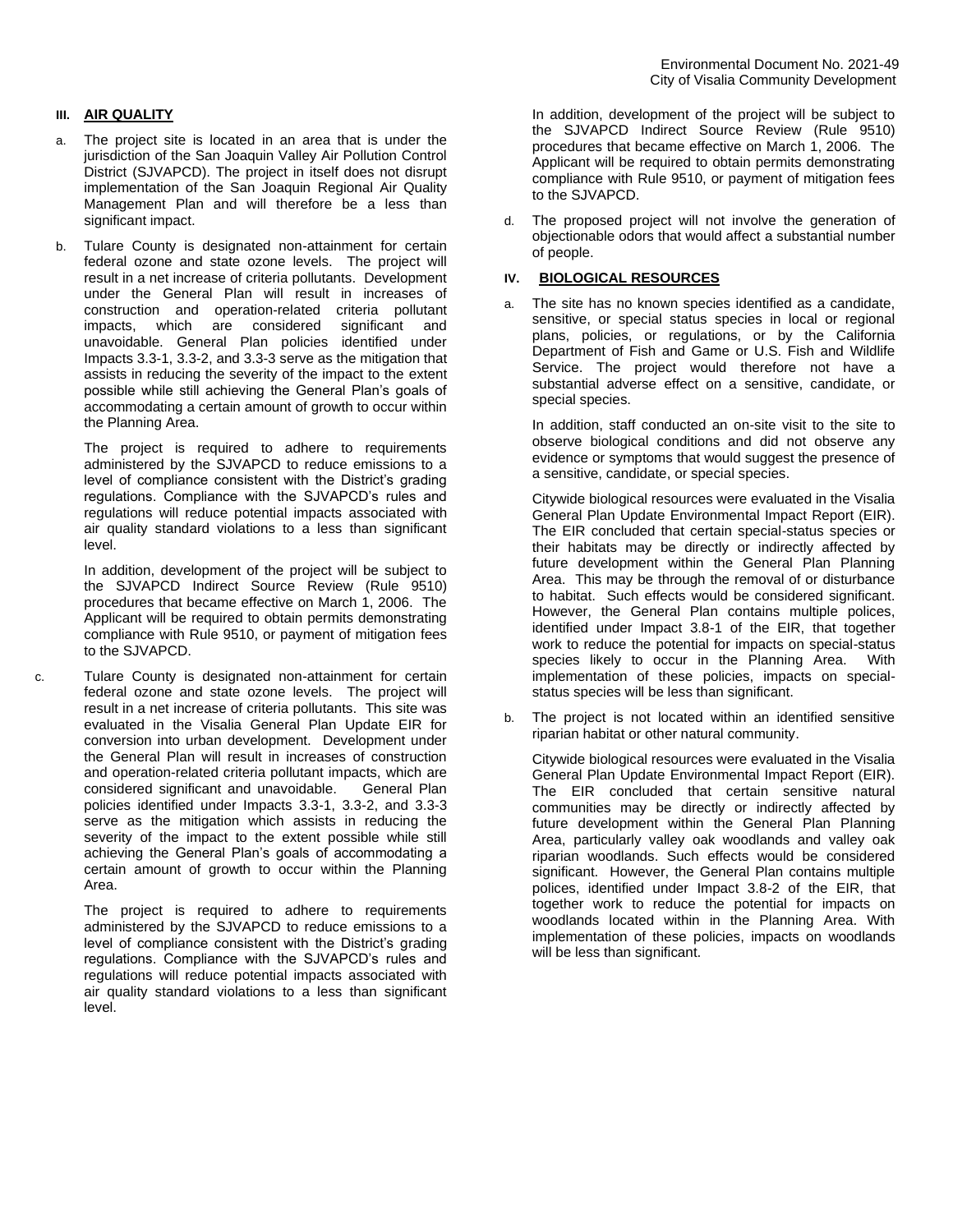c. The project is not located within or adjacent to federally protected wetlands as defined by Section 404 of the Clean Water Act.

Citywide biological resources were evaluated in the Visalia General Plan Update Environmental Impact Report (EIR). The EIR concluded that certain protected wetlands and other waters may be directly or indirectly affected by future development within the General Plan Planning Area. Such effects would be considered significant. However, the General Plan contains multiple polices, identified under Impact 3.8-3 of the EIR, that together work to reduce the potential for impacts on wetlands and other waters located within in the Planning Area. With implementation of these policies, impacts on wetlands will be less than significant.

- d. Citywide biological resources were evaluated in the Visalia General Plan Update Environmental Impact Report (EIR). The EIR concluded that the movement of wildlife species may be directly or indirectly affected by future development within the General Plan Planning. Such effects would be considered significant. However, the General Plan contains multiple polices, identified under Impact 3.8-4 of the EIR, that together work to reduce the potential for impacts on wildlife movement corridors located within in the Planning Area. With implementation of these policies, impacts on wildlife movement corridors will be less than significant.
- e. The City has a municipal ordinance in place to protect valley oak trees. All existing valley oak trees on the project site will be under the jurisdiction of this ordinance. Any oak trees to be removed from the site are subject to the jurisdiction of the municipal ordinance.

There are no Valley Oak trees onsite.

f. There are no local or regional habitat conservation plans for the area.

## **V. CULTURAL RESOURCES**

- a. There are no known historical resources located within the project area. If some potentially historical or cultural resource is unearthed during development all work should cease until a qualified professional archaeologist can evaluate the finding and make necessary mitigation recommendations.
- b. There are no known archaeological resources located within the project area. If some archaeological resource is unearthed during development all work should cease until a qualified professional archaeologist can evaluate the finding and make necessary mitigation recommendations.
- c. There are no known human remains buried in the project vicinity. If human remains are unearthed during development all work should cease until the proper authorities are notified and a qualified professional archaeologist can evaluate the finding and make any necessary mitigation recommendations. In the event that potentially significant cultural resources are discovered during ground disturbing activities associated with project preparation, construction, or completion, work shall halt in that area until a qualified Native American Tribal observer, archeologist, or paleontologist can assess the significance of the find, and, if necessary, develop appropriate treatment measures in consultation with Tulare County Museum, Coroner, and other appropriate agencies and interested parties.

## **VI. ENERGY**

a. Development of the site will require the use of energy supply and infrastructure. However, the use of energy will be typical of that associated with residential development associated with the underlying zoning. Furthermore, the use is not considered the type of use or intensity that would result in wasteful, inefficient, or unnecessary consumption of energy resources during construction or operation. The project will be required to comply with California Building Code Title 24 standards for energy efficiency.

Polices identified under Impacts 3.4-1 and 3.4-2 of the EIR will reduce any potential impacts to a less than significant level. With implementation of these policies and the existing City standards, impacts to energy will be less than significant.

b. The project will not conflict with or obstruct a state or local plan for renewable energy or energy efficiency, based on the discussion above.

## **VII. GEOLOGY AND SOILS**

- a. The State Geologist has not issued an Alquist-Priolo Earthquake Fault Map for Tulare County. The project area is not located on or near any known earthquake fault lines. Therefore, the project will not expose people or structures to potential substantial adverse impacts involving earthquakes.
- b. The development of this site will require movement of topsoil. Existing City Engineering Division standards require that a grading and drainage plan be submitted for review to the City to ensure that off- and on-site improvements will be designed to meet City standards.
- c. The project area is relatively flat and the underlying soil is not known to be unstable. Soils in the Visalia area have few limitations with regard to development. Due to low clay content and limited topographic relief, soils in the Visalia area have low expansion characteristics.
- d. Due to low clay content, soils in the Visalia area have an expansion index of 0-20, which is defined as very low potential expansion.
- e. The project does not involve the use of septic tanks or alternative wastewater disposal systems since sanitary sewer lines will be used for the disposal of wastewater at this location.
- f. There are no known unique paleontological resources or geologic features located within the project area. In the event that potentially significant cultural resources are discovered during ground disturbing activities associated with project preparation, construction, or completion, work shall halt in that area until a qualified Native American Tribal observer, archeologist, or paleontologist can assess the significance of the find, and, if necessary, develop appropriate treatment measures in consultation with Tulare County Museum, Coroner, and other appropriate agencies and interested parties.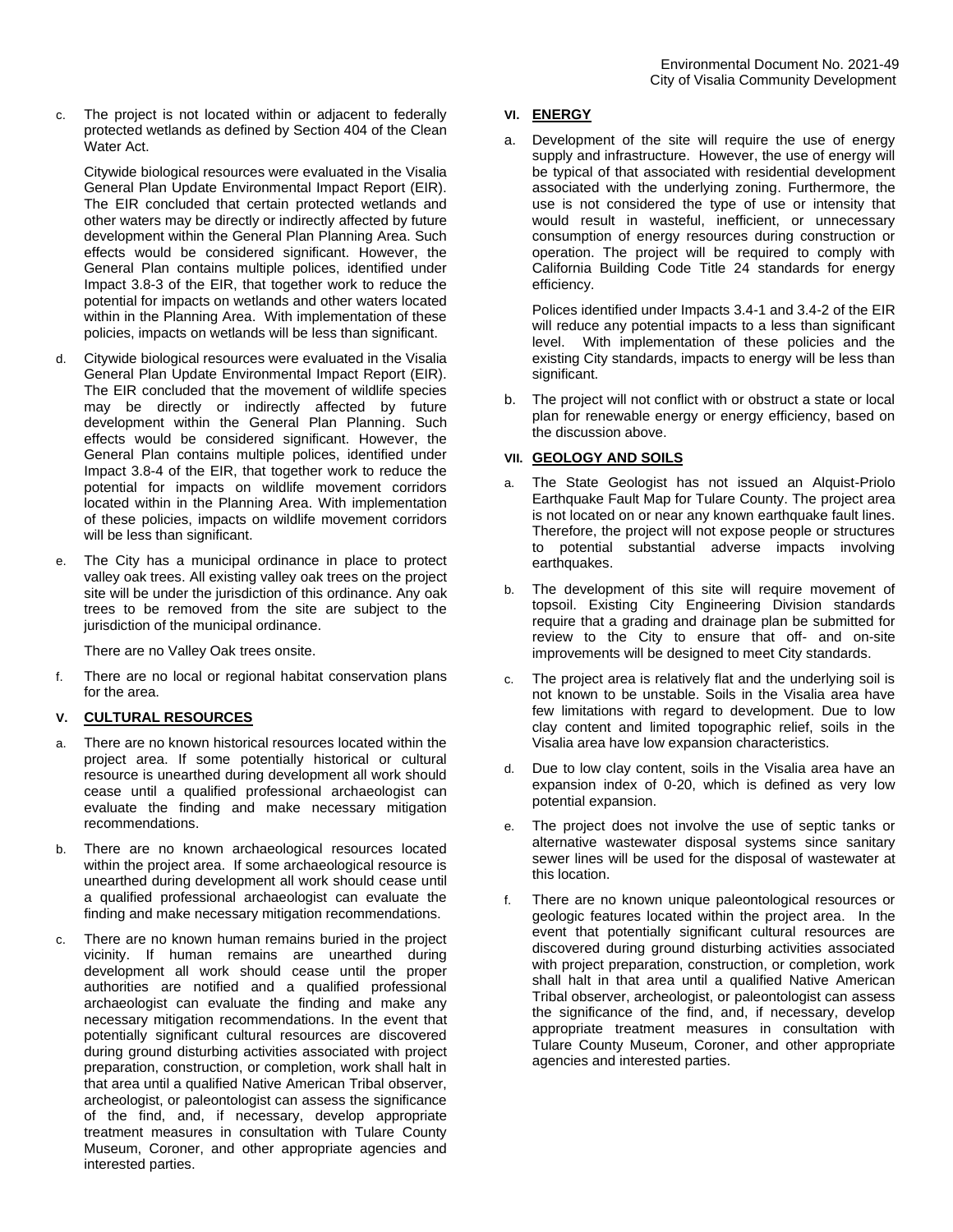### **VIII. GREENHOUSE GAS EMISSIONS**

a. The project is expected to generate Greenhouse Gas (GHG) emissions in the short-term as a result of the construction of the residential subdivision and long-term as a result of day-to-day operation of the proposed residences.

The City has prepared and adopted a Climate Action Plan (CAP) which includes a baseline GHG emissions inventories, reduction measures, and reduction targets consistent with local and State goals. The CAP was prepared concurrently with the Visalia General Plan Update and its impacts are also evaluated in the Visalia General Plan Update EIR.

The Visalia General Plan and the CAP both include policies that aim to reduce the level of GHG emissions emitted in association with buildout conditions under the General Plan. Although emissions will be generated as a result of the project, implementation of the General Plan and CAP policies will result in fewer emissions than would be associated with a continuation of baseline conditions. Thus, the impact to GHG emissions will be less than significant.

b. The State of California has enacted the Global Warming Solutions Act of 2006 (AB 32), which included provisions for reducing the GHG emission levels to 1990 "baseline" levels by 2020 and to a level 80% below 1990 baseline levels by 2050. In addition, the State has enacted SB 32 which included provisions for reducing the GHG emission levels to a level 40% below 1990 baseline levels by 2030.

The proposed project will not impede the State's ability to meet the GHG emission reduction targets under AB 32. Current and probable future state and local GHG reduction measures will continue to reduce the project's contribution to climate change. As a result, the project will not contribute significantly, either individually or cumulatively, to GHG emissions.

# **IX. HAZARDS AND HAZARDOUS MATERIALS**

- a. No hazardous materials are anticipated with the project.
- b. Construction activities associated with development of the project may include maintenance of on-site construction equipment that could lead to minor fuel and oil spills. The use and handling of any hazardous materials during construction activities would occur in accordance with applicable federal, state, regional, and local laws. Therefore, impacts are considered to be less than significant.
- c. There are no schools within one-quarter mile of the project site; however, there is no reasonably foreseeable condition or incident involving the project that could affect existing or proposed school sites within one-quarter mile of school sites.
- d. The project area does not include any sites listed as hazardous materials sites pursuant to Government Code Section 65692.5.
- e. Tulare County's adopted Comprehensive Airport Land Use Plan shows the project area is located outside of all Airport Safety Hazard Zones. There are no restrictions for the proposed project related to Airport Zone requirements.

The project area is located approximately 6.5 miles from the Visalia Airport. The project site is not located in a flight path, collision safety zone, or noise threshold of the airport.

- f. The project will not interfere with the implementation of any adopted emergency response plan or evacuation plan.
- g. There are no wild lands within or near the project area.

## **X. HYDROLOGY AND WATER QUALITY**

a. Development projects associated with buildout under the Visalia General Plan are subject to regulations that serve to ensure that such projects do not violate water quality standards of waste discharge requirements. These regulations include the Federal Clean Water Act (CWA), the National Pollutant Discharge Elimination System (NPDES) permit program. State regulations include the State Water Resources Control Board (SWRCB) and more specifically the Central Valley Regional Water Quality Control Board (RWQCB), of which the project site area falls within the jurisdiction of.

Adherence to these regulations results in projects incorporating measures that reduce pollutants. The project will be required to adhere to municipal wastewater requirements set by the Central Valley RWQCB and any permits issued by the agency.

Furthermore, there are no reasonably foreseeable reasons why the project would result in the degradation of water quality.

The Visalia General Plan contains multiple polices, identified under Impact 3.6-2 and 3.9-3 of the EIR, that together work to reduce the potential for impacts to water quality. With implementation of these policies and the existing City standards, impacts to water quality will be less than significant.

b. The project will not substantially deplete groundwater supplies in the project vicinity. The project will be served by a water main for domestic, irrigation, and fire protection use. The project area overlies the southern portion of the San Joaquin unit of the Central Valley groundwater aquifer. The project will result in an increase of impervious surfaces on the project site, which might affect the amount of precipitation that is recharged to the aquifer. However, as the City of Visalia is already largely developed and covered by impervious surfaces, the increase of impervious surfaces through this project will be small by comparison. The project therefore might affect the amount of precipitation that is recharged to the aquifer. The City of Visalia's water conversation measures and explorations for surface water use over groundwater extraction will assist in offsetting the loss in groundwater recharge.

c.

i. The development of this site will require movement of topsoil. Existing City Engineering Division standards require that a grading and drainage plan be submitted for review to the City to ensure that off- and on-site improvements will be designed to meet City standards.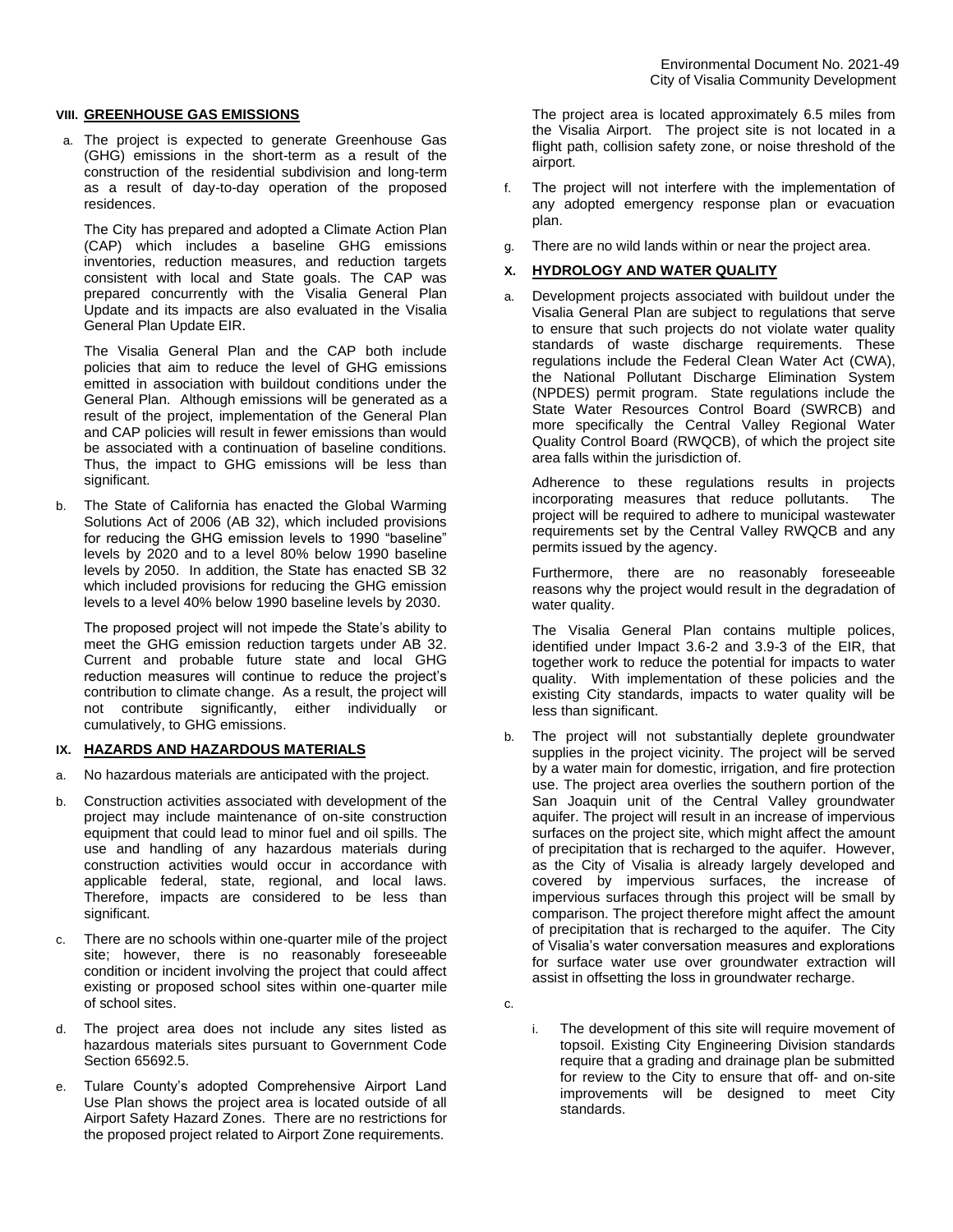ii. Development of the site will create additional impervious surfaces. However, existing and planned improvements to storm water drainage facilities as required through the Visalia General Plan policies will reduce any potential impacts to a less than significant level.

Polices identified under Impact 3.6-2 of the EIR will reduce any potential impacts to a less than significant level. With implementation of these policies and the existing City standards, impacts to groundwater supplies will be less than significant.

iii. Development of the site will create additional impervious surfaces. However, existing and planned improvements to storm water drainage facilities as required through the Visalia General Plan policies will reduce any potential impacts to a less than significant level.

Polices identified under Impact 3.6-2 of the EIR will reduce any potential impacts to a less than significant level. With implementation of these policies and the existing City standards, impacts to groundwater supplies will be less than significant.

Furthermore, the project will be required to meet the City's improvement standards for directing storm water runoff to a temporary basin. The subdivision will be designed to ultimately tie into the future storm drain basin. A capital improvement project is currently under design for a regional storm drain master plan in the area.

- d. The project area is located sufficiently inland and distant from bodies of water, and outside potentially hazardous areas for seiches and tsunamis. The site is also relatively flat, which will contribute to the lack of impacts by mudflow occurrence. Therefore, there will be no impact related to these hazards.
- Development of the site has the potential to affect drainage patterns in the short term due to erosion and sedimentation during construction activities and in the long term through the expansion of impervious surfaces. The City's existing standards may require the preparation and implementation of a Storm Water Pollution Prevention Plan (SWPPP) in accordance with the SWRCB's General Construction Permit process, which would address erosion control measures.

The Visalia General Plan contains multiple polices, identified under Impact 3.6-1 of the EIR, that together work to reduce the potential for erosion. With implementation of these policies and the existing City standards, impacts to erosion will be less than significant.

## **XI. LAND USE AND PLANNING**

a. The project will not physically divide an established community. The proposed project is to be developed on land designated for residential development. The project site is surrounded is bordered by roadways on two sides and undeveloped land on the south and east. The General Plan Land Use Diagram designates the unincorporated areas to the south and east as Residential Low Density and Residential Medium Density. The project site has a County Zoning designation of AE-20 (Exclusive Agriculture) and when annexed into the City of Visalia, the pre-zoning for the project site will be R-1-5 (Single-Family

Residential 5,000 square foot minimum lot area) which is consistent with the General Plan Land Use Designation of Residential Low Density.

The project entails annexing 32.35 acres of property to facilitate the subdivision of the project site into a 174-lot single-family residential development, with local street connection throughout the subdivision. The development will help facilitate additional residential units within the Tier 2 Urban Growth Boundary. The proposed subdivision is compatible with the adjacent residential uses to the north and west.

The Visalia General Plan contains multiple polices, identified under Impact 3.1-2 of the EIR, that together work to reduce the potential for impacts to the development of land as designated by the General Plan. With implementation of these policies and the existing City standards, impacts to land use development consistent with the General Plan will be less than significant.

b. The project site is within the Urban Development Tier 2 Boundary. Development of lands in Tier 2 may occur if it does not result in an excess of a 10-year supply of undeveloped residential land within Tier I. The proposed project is consistent with Land Use Policy LU-P-21 of the General Plan. Policy LU-P-21 states; "Allow annexation and development of residential, commercial, regional retail, and industrial land to occur within the Urban Development Boundary (Tier II) … consistent with the City's Land Use Diagram..."

The project as a whole does not conflict with any land use plan, policy or regulation of the City of Visalia. The site's General Plan Land Use Designation of Residential Low Density, and the pre-zoning designation of Single-family Residential (R-1-5), is consistent with each other based on the underlying allowed land uses and density ranges as identified in Table 9-1 "*Consistency between the Plan and Zoning"* of the General Plan. The City of Visalia's Zoning Ordinance allows for single-family residences as permitted uses in their respective zones.

The proposed project will be consistent with the Land Use Element of the General Plan, including Policy LU-P-55 for Residential Low Density development, and consistent with the standards pursuant to the Visalia Municipal Code Title 17 (Zoning Ordinance) Chapters 17.12.

### **XII. MINERAL RESOURCES**

- a. No mineral areas of regional or statewide importance exist within the Visalia area.
- b. There are no mineral resource recovery sites delineated in the Visalia area.

# **XIII. NOISE**

a. The project will result in noise generation typical of urban development, but not in excess of standards established in the City of Visalia's General Plan or Noise Ordinance. The Visalia Noise Element and City Ordinance contain criterion for acceptable noise levels inside and outside residential living spaces. This standard is 65 dB DNL for outdoor activity areas associated with residences and 45 dB DNL for indoor areas.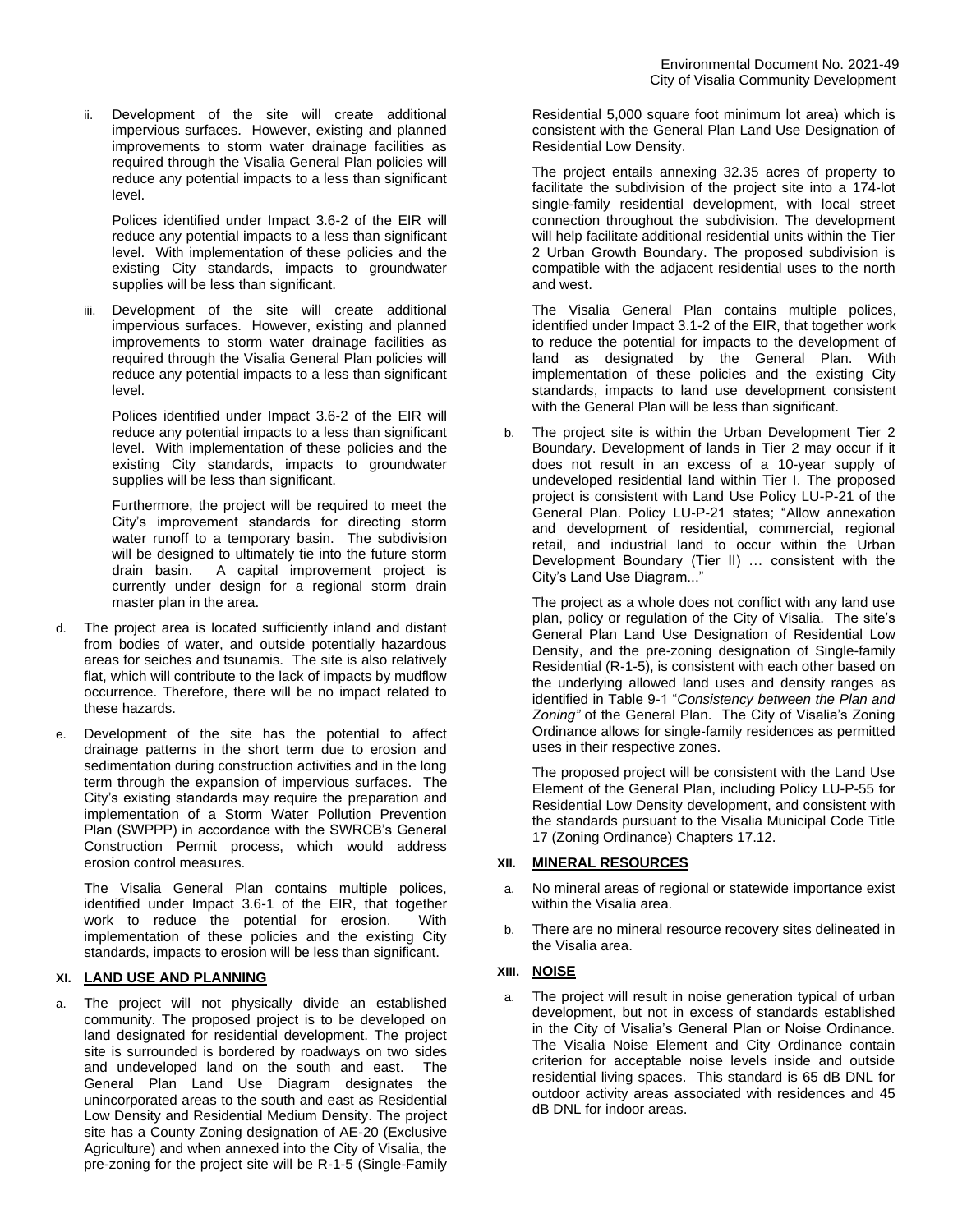associated with the establishment of new residential uses was previously evaluated with the General Plan for the conversion of land to urban uses. Noise levels will increase temporarily during the

construction of the project but shall remain within the limits defined by the City of Visalia Noise Ordinance. Temporary increase in ambient noise levels is considered to be less than significant.

- b. Ground-borne vibration or ground-borne noise levels may occur as part of construction activities associated with the project. Construction activities will be temporary and will not expose persons to such vibration or noise levels for an extended period of time; thus, the impacts will be less than significant. There are no existing uses near the project area that create ground-borne vibration or ground-borne noise levels.
- c. The project area is located in excess of six miles from a public airport. The project will not expose people residing or working in the project area to excessive noise levels resulting from aircraft operations.

## **XIV. POPULATION AND HOUSING**

- The project will not directly induce substantial unplanned population growth that is in excess of that planned in the General Plan.
- b. Development of the site will not displace any housing or people on the site. The area being developed is currently vacant land.

## **XV. PUBLIC SERVICES**

a.

- i. Current fire protection facilities are located at the Visalia Station 56, located approximately one-quarter mile north of the property, and can adequately serve the site without a need for alteration. Impact fees will be paid to mitigate the project's proportionate impact on these facilities.
- ii. Current police protection facilities can adequately serve the site without a need for alteration. Impact fees will be paid to mitigate the project's proportionate impact on these facilities.
- iii. The project will generate additional dwelling units, for which existing schools in the area may accommodate.
- iv. Current park facilities can adequately serve the site without a need for alteration. Impact fees will be paid to mitigate the project's proportionate impact on these facilities.
- v. Other public facilities can adequately serve the site without a need for alteration.

# **XVI. RECREATION**

a. The proposed project does not include recreational

facilities or require the construction or expansion of recreational facilities within the area that might have an adverse physical effect on the environment.

b. The proposed project does not include recreational facilities or require the construction or expansion of recreational facilities within the area that might have an adverse physical effect on the environment.

## **XVII. TRANSPORTATION AND TRAFFIC**

- a. Development and operation of the project is not anticipated to conflict with applicable plans, ordinances, or policies establishing measures of effectiveness of the City's circulation system. The project will result in an increase in traffic levels on arterial and collector roadways, although the City of Visalia's Circulation Element has been prepared to address this increase in traffic.
- b. Development of the site will result in increased traffic in the area, but will not cause a substantial increase in traffic on the city's existing circulation pattern.

The City of Visalia, in determining the significance of transportation impacts for land use projects, recognizes the adopted City of Visalia Vehicle Miles Travelled (VMT) Thresholds and Implementation Guidelines ("Guidelines") recommended threshold as the basis for what constitutes a significant or less than significant transportation impact. The Guidelines recommend a 16% reduction target based on the Greenhouse Gas emission reduction target for 2035 for the Tulare County region set by the SB 375 Regional Plan Climate Target. Therefore, residential projects exceeding 16% below the existing VMT per capita is indicative of a significant environmental impact.

For the metric measuring VMT per capita, a map of the City of Visalia, produced by Tulare County Association of Governments (TCAG), provides areas with 84% or less average VMT per trip distance, or 16% below the regional average. In the subject site's TAZ, the current average trip distance experienced is 8.75 miles and the regional average is 11.9 miles. Based on this determination, it is presumed that the project will have a less than significant transportation impact

- c. There are no planned geometric designs associated with the project that are considered hazardous.
- d. The project will not result in inadequate emergency access.

## **XVIII. TRIBAL CULTURAL RESOURCES**

The proposed project would not cause a substantial adverse change in the significance of a tribal cultural resource, defined in Public Resources Code section 21074 as either a site, feature, place, cultural landscape that is geographically defined in terms of the size and scope of the landscape, sacred place, or object with cultural value to a California Native American tribe.

- a. The site is not listed or eligible for listing in the California Register of Historical Resources, or in a local register of historical resources as defined in Public Resources Code section 5020.1(k).
- b. The site has been determined to not be significant pursuant to criteria set forth in subdivision (c) of Public Resources Code Section 5024.1. In applying the criteria set forth in subdivision (c) of Public Resource Code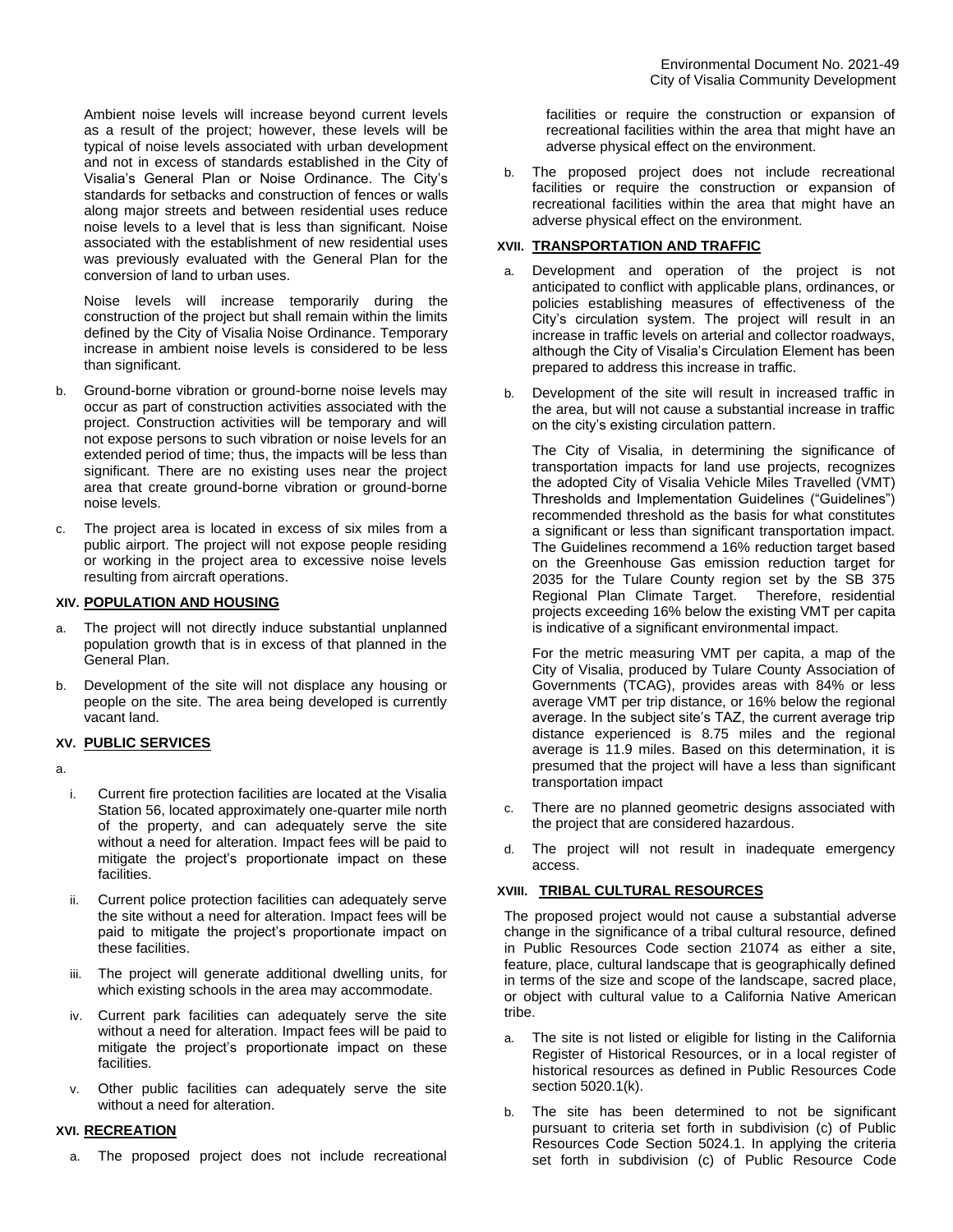Section 5024.1, the lead agency shall consider the significance of the resource to a California Native American tribe.

Further, the EIR (SCH 2010041078) for the 2014 General Plan update included a thorough review of sacred lands files through the California Native American Heritage Commission. The sacred lands file did not contain any known cultural resources information for the Visalia Planning Area.

Additionally, invitations for early consultation were sent to local tribes with a historic presence in the Visalia Planning Area. No responses were received from the letters that were mailed out.

## **XIX. UTILITIES AND SERVICE SYSTEMS**

a. The project will be connecting to existing City sanitary sewer lines, consistent with the City Sewer Master Plan. The Visalia wastewater treatment plant has a current rated capacity of 22 million gallons per day, but currently treats an average daily maximum month flow of 12.5 million gallons per day. With the completed project, the plant has more than sufficient capacity to accommodate impacts associated with the proposed project. The proposed project will therefore not cause significant environmental impacts.

The project site will be accommodated by an extension of the City's sanitary sewer lines. As part of the project, existing sanitary sewer mains will be extended across Cherry Avenue. Usage of these lines is consistent with the City Sewer System Master Plan. These improvements will not cause significant environmental impacts.

- b. California Water Service Company has determined that there are sufficient water supplies to support the site, and that service can be extended to the site.
- c. The City has determined that there is adequate capacity existing to serve the site's projected wastewater treatment demands at the City wastewater treatment plant.
- d. Current solid waste disposal facilities can adequately serve the site without a need for alteration.
- e. The project will be able to meet the applicable regulations for solid waste. Removal of debris from construction will be subject to the City's waste disposal requirements.

## **XX. WILDFIRE**

- a. The project is located on a site that surrounded by existing development to the north and west, however, the sites to the south and the east are currently undeveloped. The site will be further served by multiple points of access. In the event of an emergency response, coordination would be made with the City's Engineering, Police, and Fire Divisions to ensure that adequate access to and from the site is maintained.
- b. The project area is relatively flat and the underlying soil is not known to be unstable. Therefore, the site is not in a location that is likely to exacerbate wildfire risks.
- c. The project is located on a site that surrounded by existing development to the north and west, however, the sites to the south and the east are currently undeveloped. The proposed development will require the installation and maintenance of associated infrastructure; however the infrastructure would be typical of residential development and would be developed to the standards of the underlying responsible agencies.
- d. The project area is relatively flat and the underlying soil is not known to be unstable. Therefore, the site is not in a location that would expose persons or structures to significant risks of flooding or landslides.

## **XXI. MANDATORY FINDINGS OF SIGNIFICANCE**

- a. The project will not affect the habitat of a fish or wildlife species or a plant or animal community. This site was evaluated in the Program EIR (SCH No. 2010041078) for the City of Visalia's Genera Plan Update for conversion to urban use. The City adopted mitigation measures for conversion to urban development. Where effects were still determined to be significant a statement of overriding considerations was made.
- b. This site was evaluated in the Program EIR (SCH No. 2010041078) for the City of Visalia General Plan Update for the area's conversion to urban use. The City adopted mitigation measures for conversion to urban development. Where effects were still determined to be significant a statement of overriding considerations was made.
- c. This site was evaluated in the Program EIR (SCH No. 2010041078) for the City of Visalia General Plan Update for conversion to urban use. The City adopted mitigation measures for conversion to urban development. Where effects were still determined to be significant a statement of overriding considerations was made.